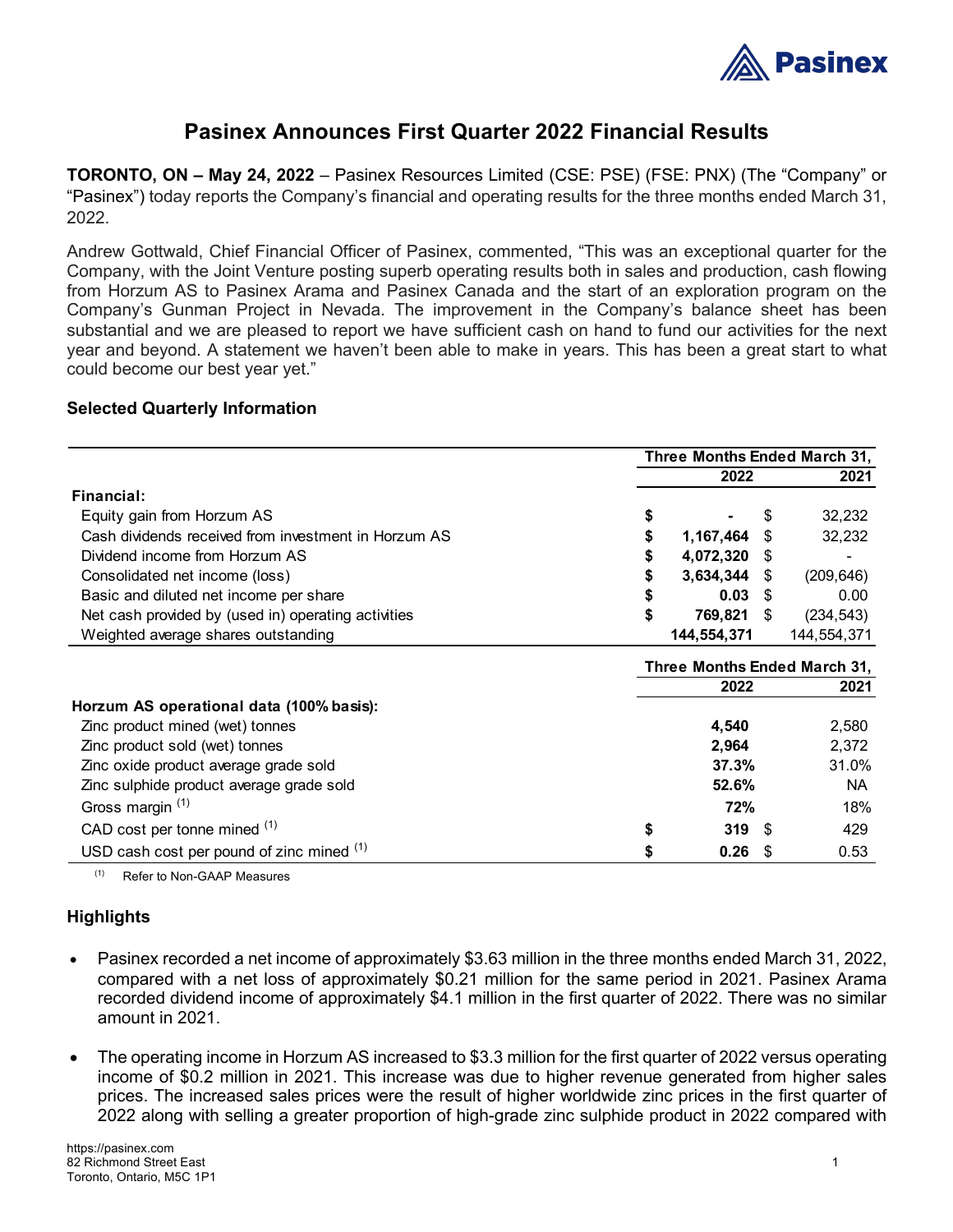

2021. The higher sales prices also resulted in the gross margin (see non-GAAP measures) for the three months ended March 31, 2022, increasing to 72% from 18% in the same period in 2021.

- Horzum AS declared a dividend to be paid to its shareholders of which Pasinex Arama was entitled to TRY 44.8 million. Pasinex Arama has received TRY 21 million of this amount as of the date of this Interim MD&A, bringing the total amount received by Pasinex Arama from Horzum AS in 2022 to TRY 30.7 million.
- Horzum AS sold approximately 2,500 tonnes of zinc sulphide product in the first quarter of 2022 at an average grade of 53% zinc and an average sale price of approximately US\$1,318 per tonne.
- Horzum AS mined 4,540 tonnes of zinc product in the first three months of 2022, at the Pinargozu mine, including 3,842 tonnes of high-grade zinc sulphide product.
- The CAD cost per tonne mined (see non-GAAP measures) was \$319 and the USD cash cost per pound of zinc product mined (see non-GAAP measures) was US\$0.26 for the three months ended March 31, 2022.
- During the first quarter of 2022, Horzum AS completed a total of 2,494 metres of underground and surface diamond core drilling, in 22 holes, in the Fourth Adit and at the 616-metre level. It also completed 404 metres of exploration and development adit development.
- Horzum AS had another zero-fatality quarter at the Pinargozu Mine. There were 49,048 fatality free hours worked and no serious injuries were reported.
- The Company reached its US\$200,000 of qualified exploration expenditures spending requirement at the Gunman Project during the quarter.
- The Company completed a review of its exploration data on its Gunman Project during the first quarter. Subsequent to the quarter end, the Company completed a helicopter magnetics survey and a soil sampling program and is now awaiting results from these programs. The Company is also in the process of completing a ground gravity program.
- The Company issued 1,500,000 stock options during the first quarter of 2022.

#### **Non-GAAP Measures**

Please note that all dollar amounts in this news release are expressed in Canadian dollars unless otherwise indicated. Refer also to the 2021 Management's Discussion and Analysis (MD&A) and Audited Financial Statements found on SEDAR.com for more information. This news release includes non-GAAP measures, including gross margin, cost per tonne mined and US\$ cash cost per pound of zinc mined. A reconciliation of these non-GAAP measures to the GAAP financial statements is included in the MD&A.

#### **Qualified Person**

Jonathan Challis, a fellow of the Institute of Materials, Minerals and Mining and a Chartered Engineer, is the qualified person ("QP") as defined by NI 43-101 and has approved the scientific and technical disclosure herein. Mr. Challis is a director of the Company and Chair of Horzum AS.